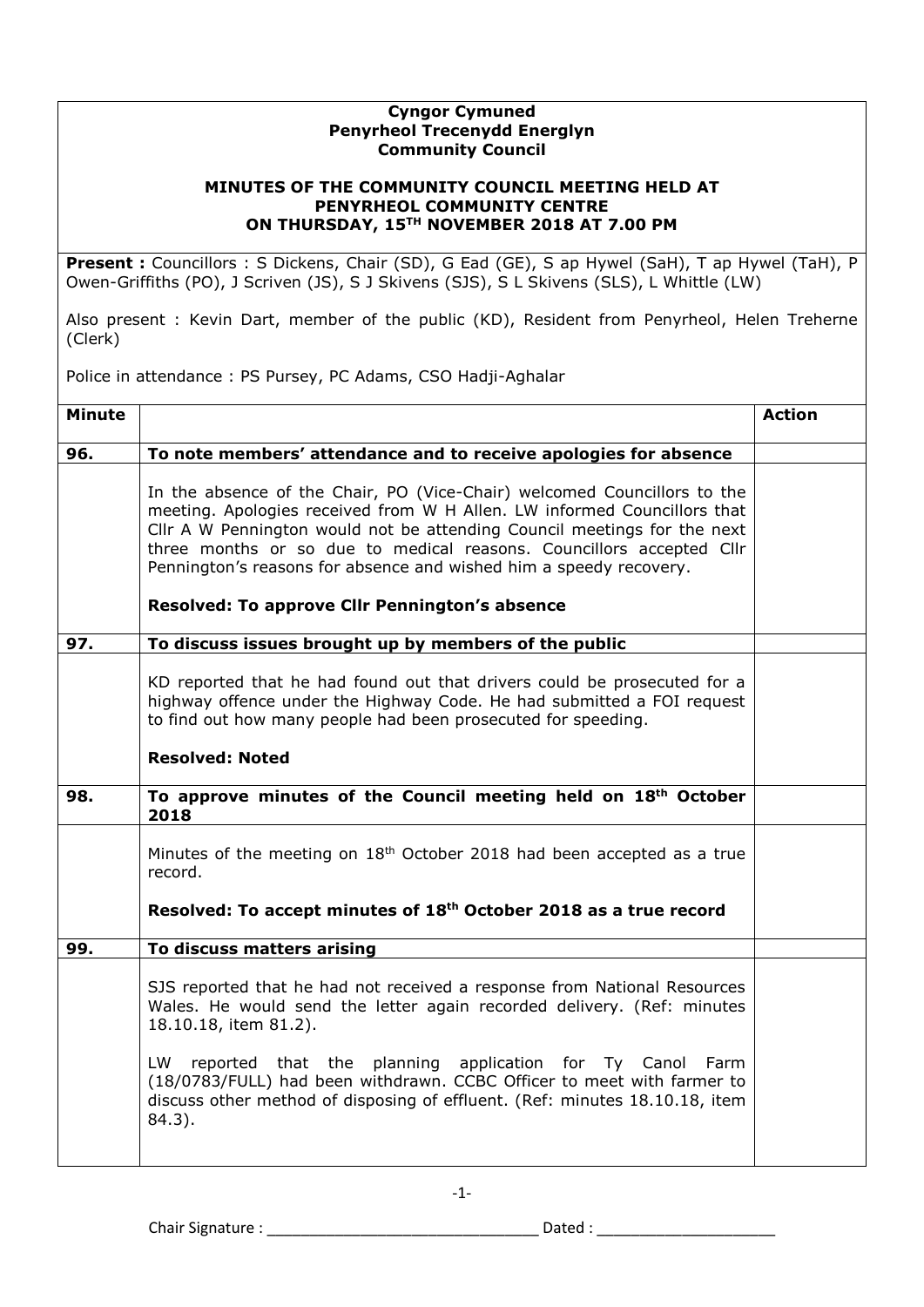| 100.<br><b>To discuss Police matters</b><br>PS Pursey discussed changes to 'Your Voice'.                                                                                                                                                                                                                                                                                                                                                                                                                                                                                                                                                                                                    |                          |
|---------------------------------------------------------------------------------------------------------------------------------------------------------------------------------------------------------------------------------------------------------------------------------------------------------------------------------------------------------------------------------------------------------------------------------------------------------------------------------------------------------------------------------------------------------------------------------------------------------------------------------------------------------------------------------------------|--------------------------|
|                                                                                                                                                                                                                                                                                                                                                                                                                                                                                                                                                                                                                                                                                             |                          |
|                                                                                                                                                                                                                                                                                                                                                                                                                                                                                                                                                                                                                                                                                             |                          |
| GE reported that he had witnessed an act of domestic violence in the street<br>and had been very disappointed with the time it took Police to arrive. PS<br>Pursey asked GE to pass the details on to him and he would investigate.                                                                                                                                                                                                                                                                                                                                                                                                                                                         |                          |
| SS reported that off-road motorcycles were still a problem in Heol Las, eg<br>overtaking, riding three-abreast, riding on footpaths etc. PS Pursey<br>reiterated that Police were unable to pursue them due to safety reasons,<br>but if anyone had any information on any of the riders, to give that<br>information to the Police. Or to call in immediately if anyone sees this<br>happening and officers would be despatched if available.                                                                                                                                                                                                                                              |                          |
| LW reported that a resident from Lansbury Close was experiencing anti-<br>social behaviour from a neighbour, with her fence being destroyed. The<br>resident had called Police on several occasions but felt that nothing had<br>been done. LW said that Councillors were not able to help with something<br>like this as it was a Police matter. CCBC could not help as it was a private<br>owner. It was agreed that PS Pursey would speak to the resident.                                                                                                                                                                                                                               |                          |
| LW also brought up the ongoing anti-social issue in a particular street in<br>Penyrheol and felt it was only a matter of time before serious injury or<br>worse occurred. He felt that the Police were not dealing with the matter. PS<br>Pursey said residents needed to come forward to report any issues but LW<br>said that residents were scared to report issues in case of repercussions. PS<br>Pursey acknowledged that it was difficult but said that in order to take<br>someone to court, evidence had to be provided. LW said that Councillors<br>had tried to do everything they could to resolve the issue, as evidenced in<br>the minutes of the Community Council meetings. |                          |
| The priority for Your Voice was agreed as problems with cars and<br>motorcycles. Parking outside schools would not be dealt with by the Police<br>after December 2018 and would be taken over by CCBC in April 2019.                                                                                                                                                                                                                                                                                                                                                                                                                                                                        |                          |
| Resolved: GE to pass on information re : domestic abuse issue                                                                                                                                                                                                                                                                                                                                                                                                                                                                                                                                                                                                                               |                          |
| 101.<br>To discuss members' items                                                                                                                                                                                                                                                                                                                                                                                                                                                                                                                                                                                                                                                           |                          |
| The Chair entered the meeting and took over from the Vice-Chair.                                                                                                                                                                                                                                                                                                                                                                                                                                                                                                                                                                                                                            |                          |
| 101.1 SLS reported that Pwllypant Roundabout would now only have one<br>lane exiting from Pwllypant and residents were unhappy. CCBC had<br>said that lorries needed more room to exit from St Cenydd<br>roundabout. LW said he had written to CCBC to ask them to monitor<br>the traffic light system and he would also monitor the situation.                                                                                                                                                                                                                                                                                                                                             |                          |
| <b>Resolved: Noted</b>                                                                                                                                                                                                                                                                                                                                                                                                                                                                                                                                                                                                                                                                      |                          |
|                                                                                                                                                                                                                                                                                                                                                                                                                                                                                                                                                                                                                                                                                             | PTE11/2018               |
| 101.2 GE reported that he had reported via CCBC website and telephone<br>three weeks ago that waste had been dumped behind Diamond Close<br>in the woods and nothing had been done about it. Clerk to report to<br>Close<br>CCBC.                                                                                                                                                                                                                                                                                                                                                                                                                                                           | - fly tipping<br>Diamond |

Chair Initials : \_\_\_\_\_\_\_\_\_\_\_\_\_\_\_\_\_\_\_\_\_\_\_\_\_\_\_ Dated : \_\_\_\_\_\_\_\_\_\_\_\_\_\_\_\_\_\_\_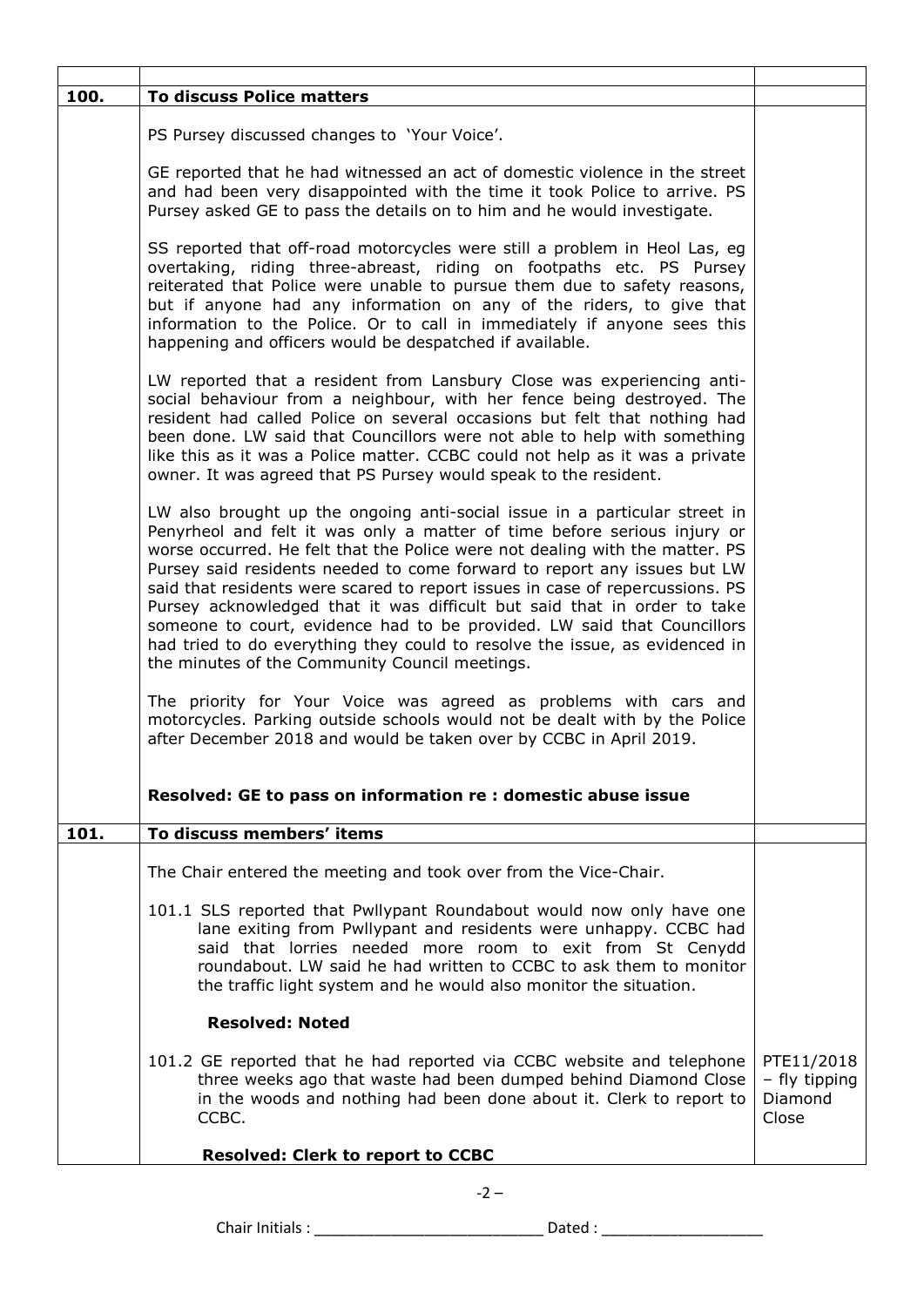|      | 101.3 GE reported that a street light was not working in the lane behind<br>Gelli'r Felin. JS said that he had also reported it and CCBC had<br>informed him that it would be fixed.                      |  |
|------|-----------------------------------------------------------------------------------------------------------------------------------------------------------------------------------------------------------|--|
|      | <b>Resolved: Noted</b>                                                                                                                                                                                    |  |
|      | 101.4 GE reported that the problem with the overgrown trees in Y Felin<br>Ffrwd was still ongoing. Clerk to send letter to Barclays Bank, owner<br>of the land, via recorded delivery.                    |  |
|      | <b>Resolved: Clerk to send letter to Barclays</b>                                                                                                                                                         |  |
| 102. | To receive reports on miscellaneous meetings/committees                                                                                                                                                   |  |
|      | 102.1 SD reported that she had attended a meeting at Aneurin House,<br>Penyrheol and the Remembrance Day service.                                                                                         |  |
|      | 102.2 GE reported that he had attended the Remembrance Day service.                                                                                                                                       |  |
|      | 102.3 SapH reported that she had attended the Caerffili Twinning<br>Association AGM.                                                                                                                      |  |
|      | 102.4 JS reported that he had attended the Remembrance Day service.                                                                                                                                       |  |
|      | 102.5 SJS reported that he had attended the Remembrance Day service.                                                                                                                                      |  |
|      | 102.6 SLS reported that she had attended the Remembrance Day service.                                                                                                                                     |  |
|      | <b>Resolved: Noted</b>                                                                                                                                                                                    |  |
| 103. | To receive report from Youth Ambassador                                                                                                                                                                   |  |
|      | The Youth Ambassador was not present and a report would be given at the<br>next meeting.                                                                                                                  |  |
|      | <b>Resolved: Noted</b>                                                                                                                                                                                    |  |
| 104. | To discuss planning applications                                                                                                                                                                          |  |
|      | The following planning applications were discussed :                                                                                                                                                      |  |
|      | 104.1 18/0910/FULL - Land rear Castle Manor, Nantgarw Road, Caerphilly<br>- Erect new three bed detached house                                                                                            |  |
|      | 104.2 18/0931/FULL - 14 Bryn Siriol, Penyrheol, Caerphilly CF83 2AJ<br>- Erect a dormer extension to rear of property                                                                                     |  |
|      | 104.3 18/0875/NOTD - Garage site 93, 94, 95, 99 and 101 West Avenue,<br>Trecenydd, Caerphilly<br>- JS reported that the garages were beyond economic repair and no<br>planning approval had been required |  |
|      | 104.4 18/0887/COU - 10 Station Terrace, Penyrheol, Caerphilly<br>Change the use of takeaway to single dwelling                                                                                            |  |

-3 –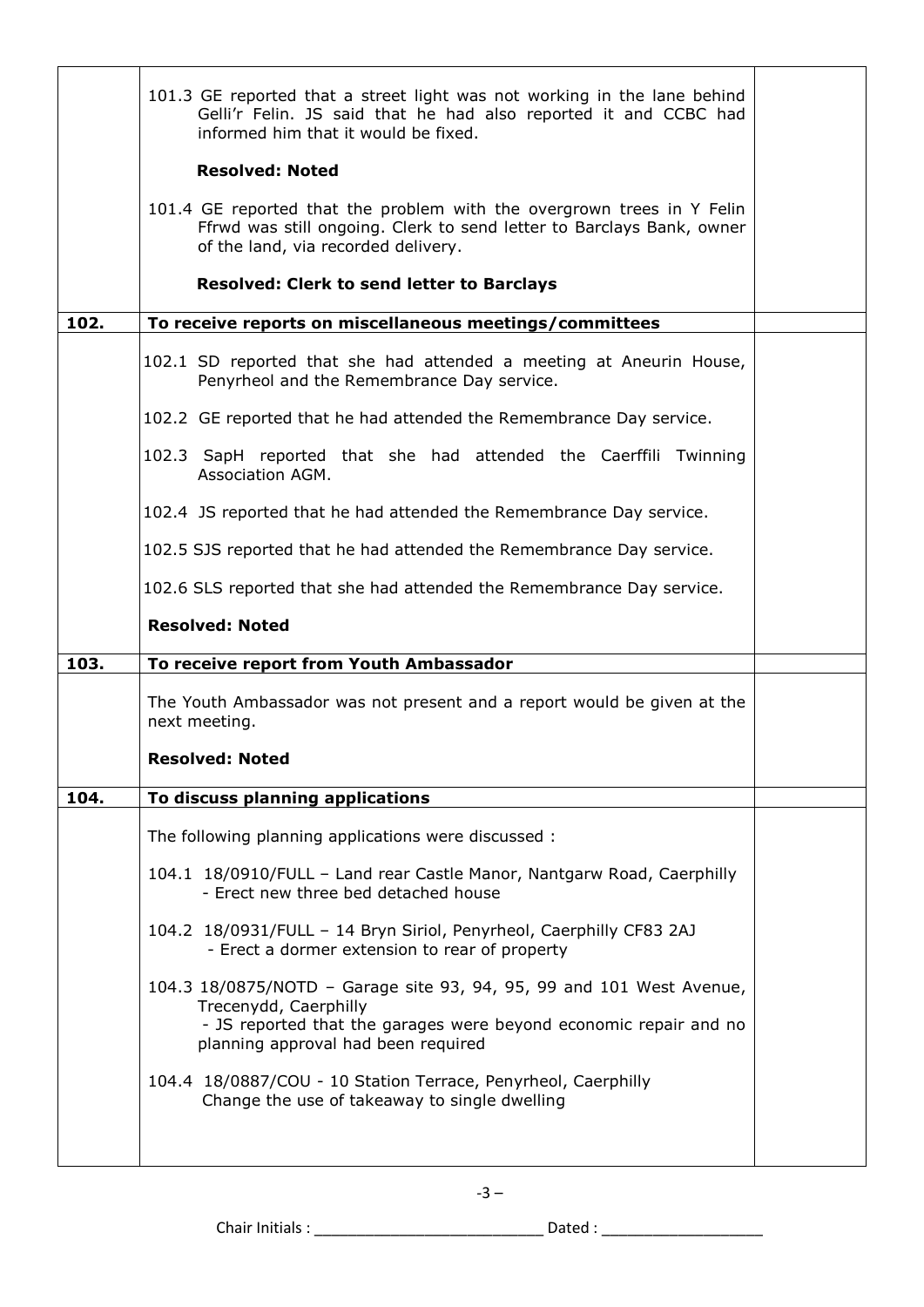|      | Resolved: In the general interest of the community that:                                                                                                                                                                                                                                                                                                                                                                                              |  |
|------|-------------------------------------------------------------------------------------------------------------------------------------------------------------------------------------------------------------------------------------------------------------------------------------------------------------------------------------------------------------------------------------------------------------------------------------------------------|--|
|      | having been previously circulated to Members and having received no<br>comments or objections in respect of applications 104.1 to 104.4, the<br>Clerk's action in informing the Planning Authority that the Council does not<br>wish to make any comments or raise any objections to the application be<br>noted.                                                                                                                                     |  |
| 105. | To discuss litter-picking project                                                                                                                                                                                                                                                                                                                                                                                                                     |  |
|      | The Clerk had contacted Keep Wales Tidy, who was keen to help with the<br>litter-pick by providing equipment etc. In the absence of the Youth<br>Ambassador, it was resolved to defer to next meeting. Clerk would ask in<br>newsletter if anyone had anywhere particular in mind.                                                                                                                                                                    |  |
|      | <b>Resolved: Noted</b>                                                                                                                                                                                                                                                                                                                                                                                                                                |  |
| 106. | To receive update on newsletter                                                                                                                                                                                                                                                                                                                                                                                                                       |  |
|      | The Clerk reported that the newsletter was being delivered to residents.                                                                                                                                                                                                                                                                                                                                                                              |  |
|      | <b>Resolved: Noted</b>                                                                                                                                                                                                                                                                                                                                                                                                                                |  |
| 107. | To receive update on Christmas events                                                                                                                                                                                                                                                                                                                                                                                                                 |  |
|      | The Clerk reported that everything was on track for the Christmas events<br>and asked for volunteers to set up for the Christmas Concert and grottos.                                                                                                                                                                                                                                                                                                 |  |
|      | <b>Resolved: Noted</b>                                                                                                                                                                                                                                                                                                                                                                                                                                |  |
| 108. | To discuss correspondence received                                                                                                                                                                                                                                                                                                                                                                                                                    |  |
|      | An email had been received from a resident in Ty Isaf re : lack of festive                                                                                                                                                                                                                                                                                                                                                                            |  |
|      | lights on the estate. The Clerk had responded to the resident to say that<br>festive lights had been placed on the roads leading to each ward, ie Bowls<br>roundabout, Trecenydd roundabout, Pwllypant Hill etc. She also explained<br>that the Community Council could not afford new lighting as it was in the<br>process of replacing the lights with new LED lights as the old ones were<br>failing and replacement bulbs were now not available. |  |
|      | Resolved: Councillors noted the resident's concerns and asked the<br>Clerk to reiterate the above on behalf of Councillors                                                                                                                                                                                                                                                                                                                            |  |
| 109. | To agree Civic Award awardees                                                                                                                                                                                                                                                                                                                                                                                                                         |  |
|      | Councillors had submitted nomination forms and the following nominees<br>had been chosen: Thomas John Williams and Damien Duffy, who had been<br>instrumental in getting nurses, doctors etc to hospital and helping residents<br>during the heavy snow.                                                                                                                                                                                              |  |
|      | Resolved: Clerk to arrange for glass awards to be engraved                                                                                                                                                                                                                                                                                                                                                                                            |  |
|      |                                                                                                                                                                                                                                                                                                                                                                                                                                                       |  |
|      |                                                                                                                                                                                                                                                                                                                                                                                                                                                       |  |

Chair Initials : \_\_\_\_\_\_\_\_\_\_\_\_\_\_\_\_\_\_\_\_\_\_\_\_\_\_\_ Dated : \_\_\_\_\_\_\_\_\_\_\_\_\_\_\_\_\_\_\_

 $-4 -$